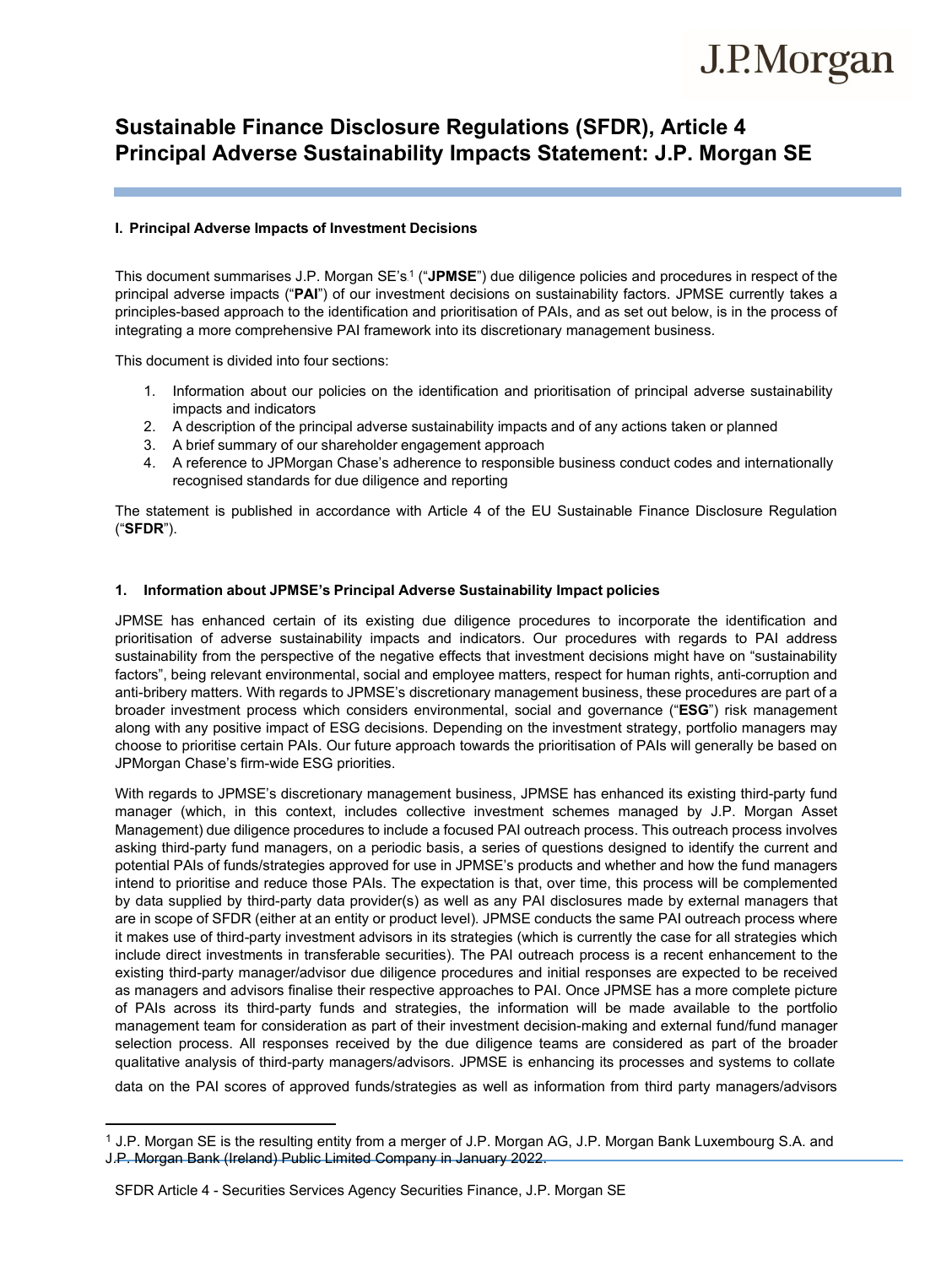# J.P.Morgan

about the steps that they intend to take to reduce and/or mitigate PAIs.

With regards to our internally managed ESG strategies, the portfolio management team incorporates ESG qualitative and quantitative assessments and considerations into their investment process (where appropriate) which broadly comprises economic and market analysis, portfolio construction, vehicle selection and ESG research, and in doing so may have regard to the PAIs of specific investments. The portfolio management team maintains an active dialogue with the manager solutions team and the underlying fund managers when assessing the merits of individual funds both in isolation as well as in aggregate. Similarly, the portfolio management team uses insights and data from third-party ESG research and ratings providers to review both individual funds and the aggregated portfolio along ESG-related lines, in absolute terms as well as relative to traditional benchmark indices.

As part of the ongoing monitoring process of certain ESG strategies, the portfolio management team utilises thirdparty research tools periodically to generate reports which are used to assess and review impact, portfolio characteristics and performance against relevant ESG criteria. These reports include ESG ratings and trends as well as ESG risks which the portfolio management team can then factor into their portfolio construction and management process as necessary. The reports identify relevant environmental, social, employee and human rights risks associated with the strategy, via certain indicators, for example: carbon emissions, carbon intensity, high water risk, violation of UN Global Compact principles, controversial weapons and violations of human rights and labour norms. For certain ESG strategies, the portfolio management team considers these risks, and the associated negative impacts, alongside the other ESG data, ratings and trends featured in the report to inform their investment decision making. Going forward, the portfolio management team will continue to evaluate accessible PAI data via their existing third-party data providers as their services evolve to meet the PAI requirements. Further, the portfolio management team will benefit from the enhancements to the fund manager selection process detailed above as well as the data initiatives referenced in section 2 below.

With respect to our other internally managed strategies, as set out in the next section, JPMSE is taking steps to enhance its existing framework to integrate PAI considerations within its broader discretionary management business.

In respect of JPMSE's agency securities finance business, JPMSE (acting through its Luxembourg Branch) acts as an agent with limited discretion and re- invests cash collateral in accordance with investment guidelines approved by its clients. JPMSE (acting through its Luxembourg Branch) is in the process of considering how to evaluate the PAI of its investment decisions for such portfolio management activity on sustainability factors, including, but not limited to, evaluating regulatory and technical advice in this context.

#### **2. Description of the principal adverse impacts and action taken or planned**

The SFDR will require JPMSE to collect data on adverse impact indicators for the purpose of reporting those impacts annually in this statement. The first reference period for this data collection is likely to be January  $1<sup>st</sup>$  to December 31<sup>st</sup> 2022 with the results for that reference period to be published by June 30<sup>th</sup> 2023. Historical data will then be reported year on year. Any actions planned or taken with respect to PAI and indicators will also be included.

JPMSE is in the process of integrating a full PAI framework into its discretionary management business, including further development of the existing procedures and processes described in the previous section. The enhancements will focus on the following key areas:

- expanding PAI data sources the sourcing of PAI information on underlying investments from preferred third-party vendor(s), third-party managers or other external channels;
- prioritisation and reduction of PAIs development of prioritisation and reduction targets which complement JPMorgan Chase's firm-wide ESG priorities;
- onboarding and monitoring integration of PAI considerations and priorities into fund/fund manager onboarding and monitoring processes;
- broader consideration of PAI data by portfolio managers dissemination of PAI data and PAI priorities/reduction targets to portfolio management teams for consideration in their investment decisionmaking processes; and
- technology infrastructure technology enhancements for the collection and analysis of PAI data, including the aggregation of PAI indicators at legal entity level.